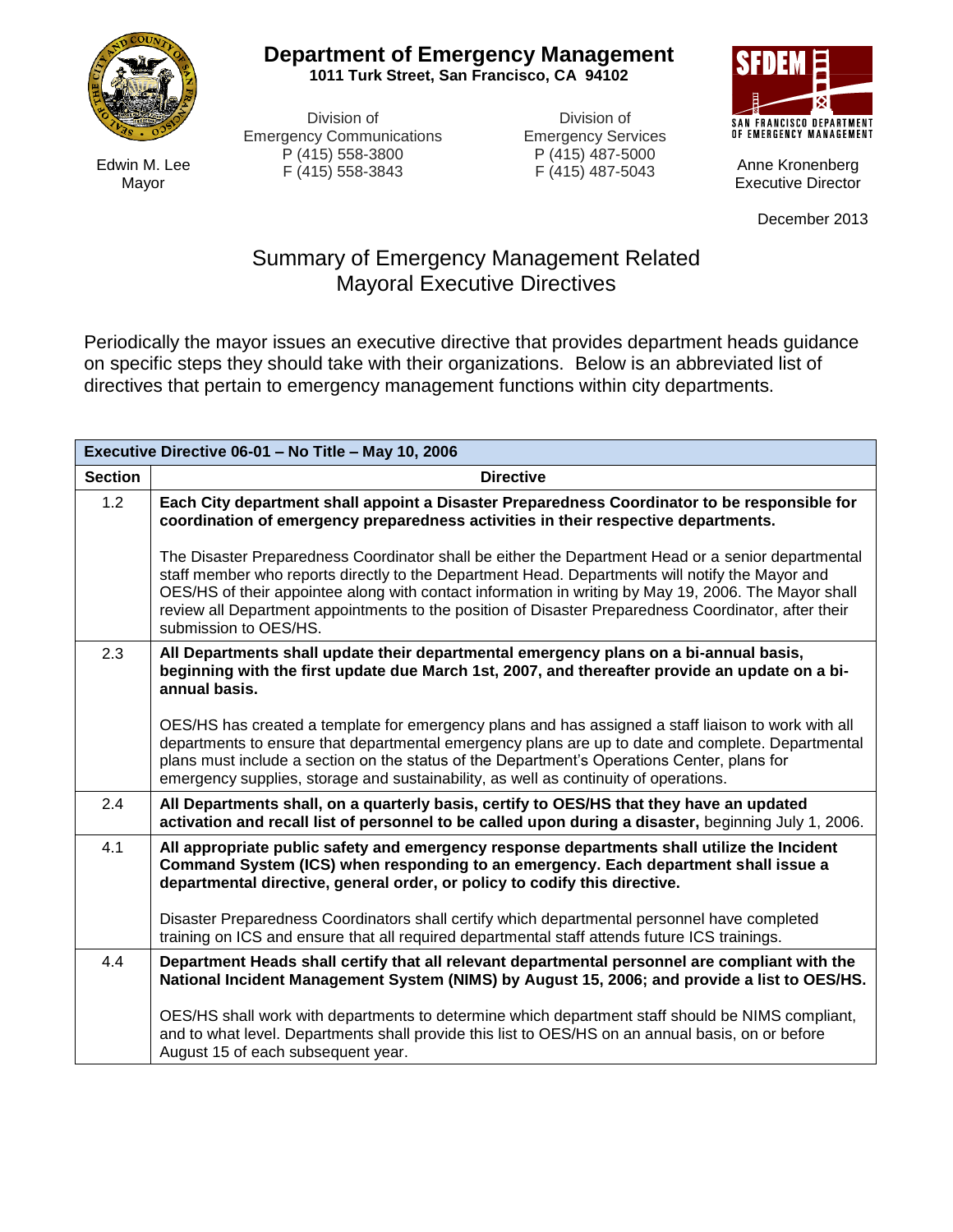| Executive Directive 07-10 - Emergency Preparedness Planning and Coordination - October 17, 2007 |                                                                                                                                                                                                                                                                                                                                                                                                                                                                                                                                                                                                                                                                                                                                                                                                          |  |
|-------------------------------------------------------------------------------------------------|----------------------------------------------------------------------------------------------------------------------------------------------------------------------------------------------------------------------------------------------------------------------------------------------------------------------------------------------------------------------------------------------------------------------------------------------------------------------------------------------------------------------------------------------------------------------------------------------------------------------------------------------------------------------------------------------------------------------------------------------------------------------------------------------------------|--|
| <b>Section</b>                                                                                  | <b>Directive</b>                                                                                                                                                                                                                                                                                                                                                                                                                                                                                                                                                                                                                                                                                                                                                                                         |  |
| 2.1                                                                                             | The Department of Emergency Management, in partnership with relevant agencies, shall<br>develop a sustainable plan for the staffing, maintenance and storage of equipment obtained<br>under federal Homeland Security grants.                                                                                                                                                                                                                                                                                                                                                                                                                                                                                                                                                                            |  |
|                                                                                                 | The Emergency Resource Planning Workgroup, co-chaired by the Department of Emergency<br>Management and the General Services Agency, will develop plans for sustainable equipment and<br>program needs for all departments who have emergency equipment. While grant funding should still<br>be sought, preliminary budget proposals should be submitted for consideration in the 2008-2009<br>budget. Planning should reflect a unified strategy for equipment storage and maintenance between<br>departments that assesses the feasibility for centralization. The plan should include performance<br>benchmarks and requirements related to grant-acquired equipment and programs. This plan should be<br>completed by December 2008 and be incorporated into the Strategic Plan.                      |  |
| 2.2                                                                                             | The Department of Emergency Management shall closely coordinate the efforts of newly<br>funded logistical positions in key public safety departments.                                                                                                                                                                                                                                                                                                                                                                                                                                                                                                                                                                                                                                                    |  |
|                                                                                                 | The Department of Emergency Management, the Department of Public Health, the San Francisco Fire<br>Department, the San Francisco Police Department, and the Sheriff's Department had logistics<br>positions approved in the 2007-2008 budgets. The Department of Emergency Management should be<br>prepared to report on the roles and citywide coordination of these positions in the 2008 annual fall<br>report to the Mayor and the Board of Supervisors. As part of this directive's section 1.1, the Strategic<br>Plan for Emergency Preparation and Homeland Security should also assess whether other key<br>departments (such as the Department of Building Inspection and the Department of Human<br>Resources) have appropriate resources for their emergency preparedness and response roles. |  |
| 5.1                                                                                             | The Department of Emergency Management shall clarify the administrative processes of the<br>Disaster Council so as to ensure that it operates as an efficient and effective body providing<br>policy oversight and guidance to the Department of Emergency Management, public safety<br>agencies, and other city agencies with disaster-related responsibilities.                                                                                                                                                                                                                                                                                                                                                                                                                                        |  |
|                                                                                                 | The Department of Emergency Management should convene a working group of City emergency<br>management experts who are currently represented on the Disaster Council along with a<br>representative from the City attorney's office to assess the functioning of the Disaster Council and<br>make recommendations, consistent with State law, to improve the functioning of the Disaster Council.<br>Forthcoming recommendations should be reviewed for comment by the current Disaster Council prior<br>to finalization. This process should be complete by April 2008.                                                                                                                                                                                                                                  |  |
| 6.1                                                                                             | The Department of Human Resources shall advise prospective City retirees of the opportunity<br>to volunteer as a Disaster Service Worker (DSW).                                                                                                                                                                                                                                                                                                                                                                                                                                                                                                                                                                                                                                                          |  |
| 6.2                                                                                             | City departments shall ensure that their non-sworn staffs have completed both the Department<br>of Human Resources Disaster Service Worker and required NIMS training by June 30, 2008.<br>City departments will ensure that both sworn and non-sworn staff has completed the Personal<br>Preparedness training by December 31, 2008.                                                                                                                                                                                                                                                                                                                                                                                                                                                                    |  |
|                                                                                                 | In addition, department heads should ensure that worker skill sets, required NIMS/ICS compliance,<br>and data tracking the completion of DSW training, is entered into the City's People Soft system no later<br>than June 30, 2008. The Department of Human Resources will include DSW language in all new job<br>announcements and the City's Performance Planning and Appraisal (PPA) template. The 2008 PPA<br>template will specifically include language requiring the completion of Department of Human<br>Resources Disaster Service Worker and Personal Preparedness training by the end of the year.                                                                                                                                                                                           |  |